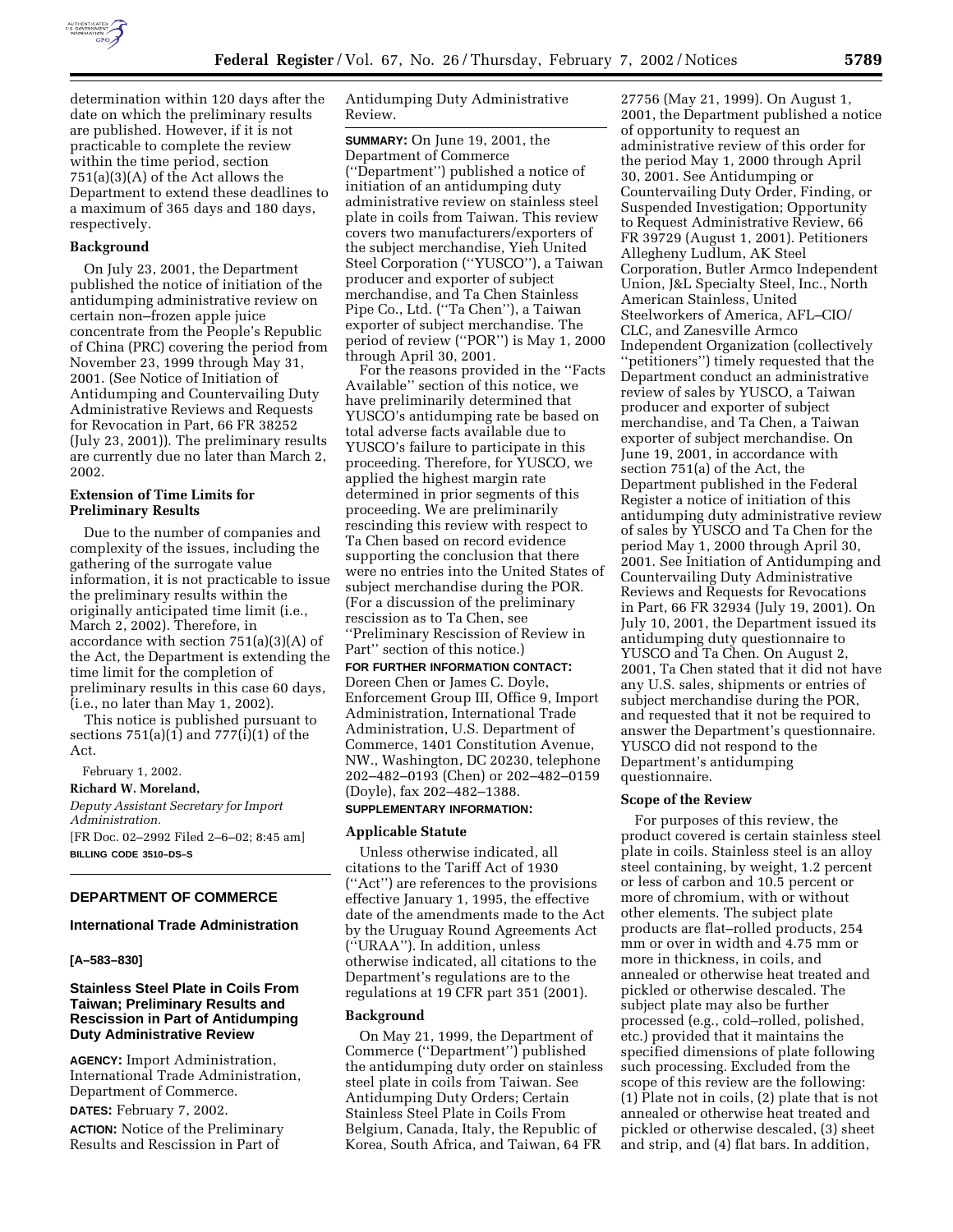certain cold–rolled stainless steel plate in coils is also excluded from the scope of these orders. The excluded cold– rolled stainless steel plate in coils is defined as that merchandise which meets the physical characteristics described above that has undergone a cold–reduction process that reduced the thickness of the steel by 25 percent or more, and has been annealed and pickled after this cold reduction process. The merchandise subject to this review is currently classifiable in the HTS at subheadings: 7219.11.00.30, 7219.11.00.60, 7219.12.00.05, 7219.12.00.20, 7219.12.00.25, 7219.12.00.50, 7219.12.00.55, 7219.12.00.65, 7219.12.0070, 7219.12.00.80, 7219.31.00.10, 7219.90.00.10, 7219.90.00.20, 7219.90.00.25, 7219.90.00.60, 7219.90.00.80, 7220.11.00.00, 7220.20.10.10, 7220.20.10.15, 7220.20.10.60, 7220.20.10.80, 7220.20.60.05, 7220.20.60.10, 7220.20.60.15, 7220.20.60.60, 7220.20.60.80, 7220.90.00.10, 7220.90.00.15, 7220.90.00.60, and 7220.90.00.80. Although the HTS subheadings are provided for convenience and Customs purposes, the written description of the merchandise under investigation is dispositive.

### **Period of Review**

The POR is May 1, 2000 through April 30, 2001.

# **Preliminary Rescission of Review in Part**

The Department preliminarily finds that Ta Chen had no entries during the POR. Thus, the Department is preliminarily rescinding this review.

Pursuant to 19 CFR 351.213(d)(3), the Department may rescind an administrative review, in whole or with respect to a particular exporter or producer, if the Secretary concludes that, during the period covered by the review, there were no entries, exports, or sales of the subject merchandise. The Department explained this practice in the preamble to the Department's regulations. See Antidumping Duties; Countervailing Duties; 62 FR 27314, 27314 (May 19, 1997); (''Preamble''):

Because of the respondent's inability to tie entries to sales, the Department normally must base its review on sales made during the period of review. Where a respondent can tie its entries to its sales, we potentially can trace each entry of subject merchandise to unaffiliated customers, and we conduct the review on that basis. However, the determination of whether to review sales of merchandise entered during the period of review hinges on such case–

specific factors ....[including] whether a respondent has been able to link sales and entries previously for prior review periods and whether it appears likely that the respondent will continue to be able to link sales and entries in future reviews.

This is the second administrative review of Ta Chen under this order. In the first administrative review, Ta Chen certified that of the POR resales, none of the merchandise entered the U.S. after the commencement of the POR – in other words, after the initial suspension of liquidation during the investigation. The Department has previously determined that ''(s)ales of merchandise that can be demonstrably linked with entries prior to the suspension of liquidation are not subject merchandise and therefore are not subject to review by the Department.'' See Certain Stainless Wire Rod From France: Final Results of Antidumping Duty Administrative Review, 61 FR 47874, 47875 (September 11, 1996); Preamble at 271314. The Department conducted a Customs inquiry and determined in the first administrative review to its satisfaction on the record that there were no entries of subject merchandise during the POR. See Stainless Steel Plate in Coils from Taiwan: Final Rescission of Antidumping Duty Administrative Review, 66 FR 18610, 18612 (April 10, 2001). The Department, therefore, rescinded the review.

In this review, Ta Chen has certified that of POR resales from its U.S. affiliate Ta Chen International's (TCI) U.S. warehouse inventory, all merchandise entered before the POR. The Department therefore conducted a Customs inquiry and confirmed, to its satisfaction, that there were no entries of subject merchandise during the POR. Because there were no entries during this POR, nor the last POR, we are satisfied that Ta Chen has successfully linked its POR resales to entries that not only precede the POR, but also precede the suspension of liquidation.

Therefore, pursuant to 19 CFR 351.213(d)(3), the Department is preliminarily rescinding this review because we find that there were no entries of subject merchandise during the POR.

### **Facts Available**

Section 776(a)(2) of the Act provides that if an interested party withholds information that has been requested by the Department, fails to provide such information in a timely manner or in the form requested, significantly impedes a proceeding under the antidumping statute, or provides information that cannot be verified, the Department shall

use facts available in reaching the applicable determination. In selecting from among the facts otherwise available, section 776(b) of the Act authorizes the Department to use an adverse inference if the Department finds that a party has failed to cooperate by not acting to the best of its ability to comply with requests for information. See The Statement of Administrative Action to the URAA, H. Doc. 103–316 (1994) at 870 (''SAA'').

We preliminarily find, in accordance with section 776(a) of the Act, that the use of facts available is appropriate for YUSCO. We confirmed that YUSCO received, but failed to respond to, the Department's questionnaire. Since YUSCO has failed to provide any information for our review on the record, the use of facts available is appropriate. Therefore, in accordance with section 776(a)(2) of the Act, we preliminarily determine that the use of total facts available is appropriate.

As noted above, in selecting facts otherwise available, pursuant to section 776(b) of the Act, the Department may use an adverse inference if the Department finds that an interested party, such as YUSCO in this case, failed to cooperate by not acting to the best of its ability to comply with requests for information. Consistent with Department practice in cases where a respondent fails to cooperate to the best of its ability, and in keeping with section 776(b)(3) of the Act, as adverse facts available we have applied a margin based on the highest margin from this or any prior segment of the proceeding. See Certain Cased Pencils From the People's Republic of China; Preliminary Results and Rescission in Part of Antidumping Duty Administrative Review, 67 FR 2402, 2407 (January 17, 2002). In this case, the highest margin from any segment of the proceeding is 8.02 percent, the petition rate in the less–than–fair–value (LTFV) investigation.

Section 776(c) of the Act requires the Department to corroborate, to the extent practicable, secondary information used as facts available. Secondary information is described in the SAA as ''[i]nformation derived from the petition that gave rise to the investigation or review, the final determination concerning the subject merchandise, or any previous review under section 751 concerning the subject merchandise.'' SAA at 870. The SAA further provides that ''corroborate'' means simply that the Department will satisfy itself that the secondary information to be used has probative value. Thus, to corroborate secondary information, to the extent practicable, the Department